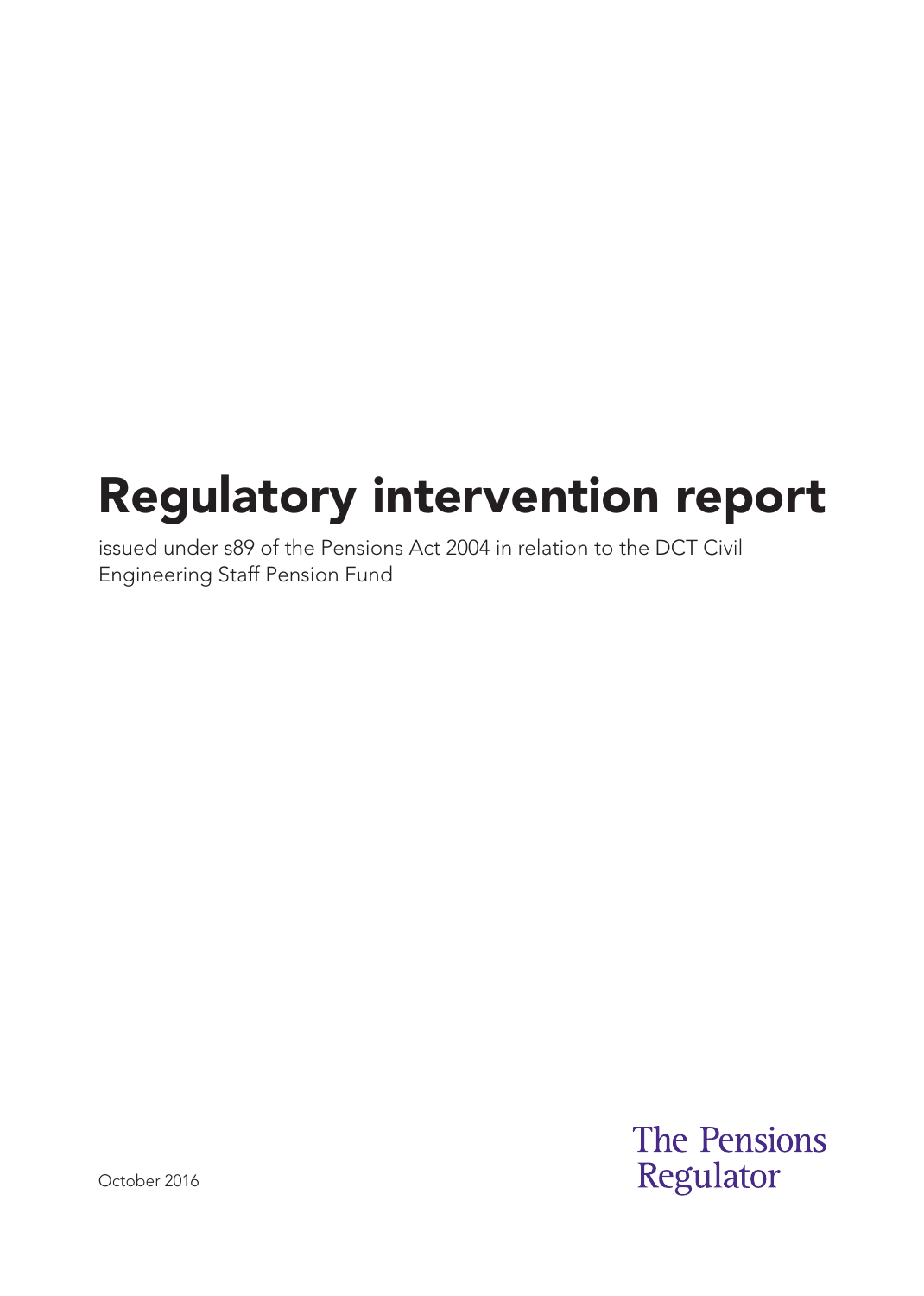## **Background**

The DCT Civil Engineering Staff Pension Fund ('the scheme') is a defined benefit (DB) occupational pension scheme closed to future accrual. The scheme has 11 members and assets of £1.1 million.

On 18 August 2010, following a legal review of the scheme rules for legislative compliance, a draft deed ('the 2010 Deed') was put together by the trustees' legal advisers and executed by the trustees. The 2010 Deed purported to replace the scheme rules with rules that referred to benefits being calculated on a defined contribution (DC) basis. This was despite the scheme actuary informing the trustees that accrued defined benefits could not be changed from DB to DC without member consent or the relevant actuarial equivalence requirements being met. Subsequent enquiries indicated to us that it was not the trustees' intention to change the scheme rules from DB to DC, and the apparent change to the member benefits was simply a mistake. Despite the purported amendment, the scheme continued to be treated as having a DB benefit structure by all parties.

The scheme's sole sponsoring employer, DCT Civil Engineering Limited (DCT), went into administration on 6 January 2014 and was subsequently dissolved. The scheme had a deficit on the Pension Protection Fund (PPF) basis if it continued to provide DB benefits. However, due to the execution of the 2010 Deed, there was uncertainty as to whether the scheme provided DB or DC benefits. Pending resolution of that issue, DCT's administration triggered the scheme's PPF assessment period<sup>1</sup>.

Independent Trustee Services Limited ('the trustee') was appointed by the joint administrators to act as sole trustee. The trustee submitted an application requesting that we exercise our power under section 67G of the Pensions Act 1995 ('the 1995 Act') to treat the execution of the 2010 Deed as a 'voidable modification', rendering it void and reinstating the earlier scheme rules. If successful, this would clarify that the scheme was a DB scheme and enable the PPF to take on the scheme and allow members to receive PPF compensation. If not, and the scheme was treated as a DC scheme, the trustee was of the view that the members would receive lesser benefits. The PPF also confirmed that they supported the use of our power.

> 1 The PPF assessment period is described in section 132 of the Pensions Act 2004.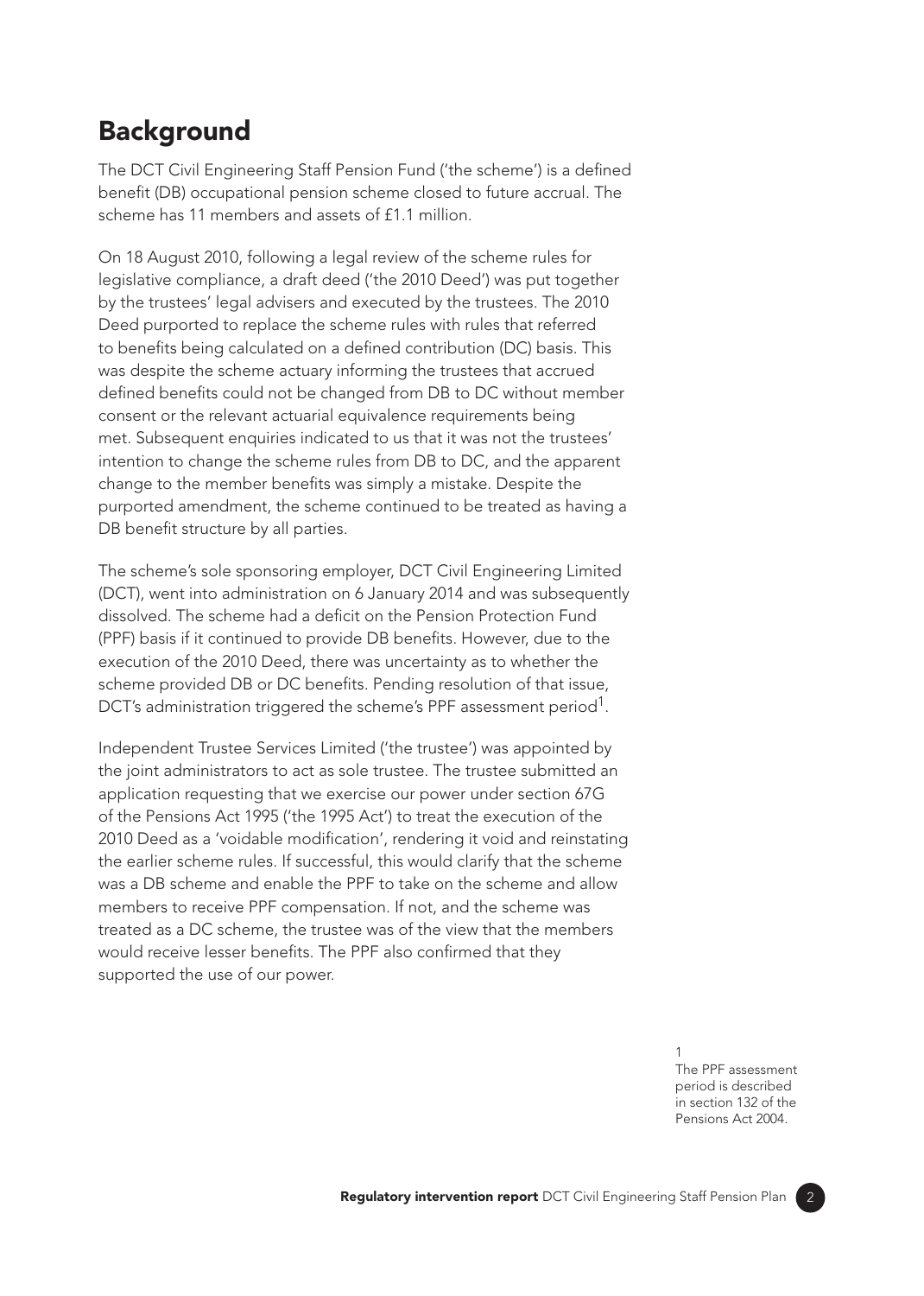### What is a voidable modification?

A voidable modification is a "regulated" modification that may be declared void by the regulator<sup>2</sup>.

A voidable modification is not automatically void – the decision as to whether to declare a voidable modification void rests with the regulator's Determination Panel ('the DP').

A voidable modification that is declared void reverses the effect of the relevant provision – the rule that applied before the modification was made is effectively reinstated and the amendment is ignored.

#### What is a regulated modification?

A regulated modification is an amendment to accrued rights to either current or future defined benefits, or both.

## Illustrated summary





worth of assets in the scheme

**2010 Deed** declared void on 4 May

2016



2 Unless statutory requirements are satisfied (broadly, members consented to the modification or an actuary certified that the replacement benefits are equivalent to the member's benefits in the transferor scheme).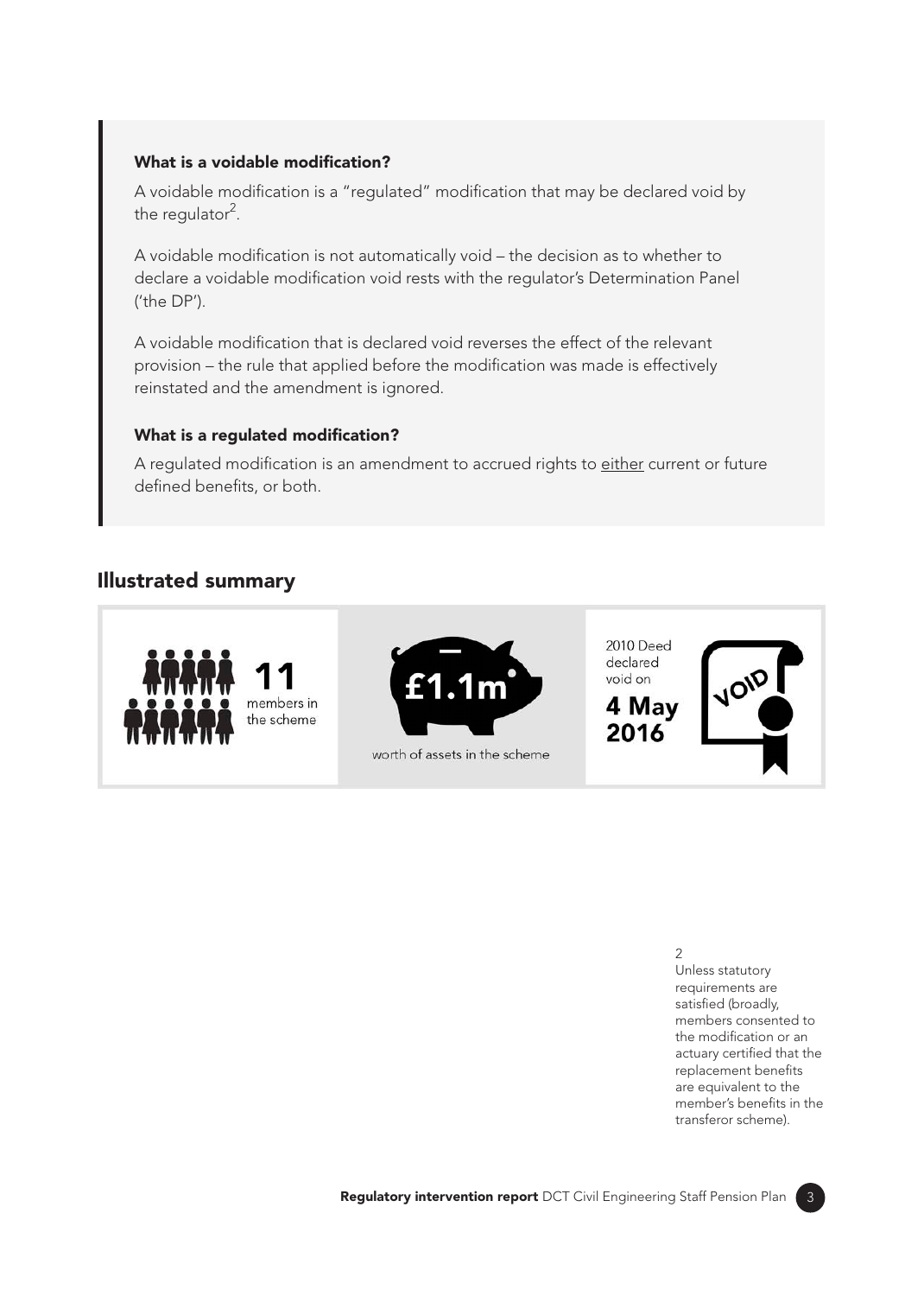# Regulatory action

We issued a Warning Notice to the directly affected parties ('DAPs') outlining our recommendation to void the 2010 Deed as a regulated modification. None of the DAPs submitted any comments, so the case was referred to the DP on 14 March 2016.

The decision to issue a Warning Notice reflected our view that it was reasonable and proportionate for the DP to exercise the power because:

- the affected members' subsisting rights were adversely affected by the execution of the 2010 Deed without the requirements of the 1995 Act having been complied with
- exercising the power would put all of the members back in the position they would have been in had the 2010 Deed not adversely affected their interests and they would be eligible for DB benefits to the extent protected by the PPF compensation scheme and
- an alternative to the DP exercising the power was for the trustee to apply to the High Court for the 2010 Deed to be rectified. However, we considered that this would be disproportionate given:
	- the size of the scheme
	- it would diminish scheme assets further, effectively putting additional cost on the PPF and delaying the scheme's likely entry into the PPF (if the court agreed to rectification)
	- the further uncertainty it would create for the members and
	- the time it would take to rectify the issue by this means.

## Outcome

There was no oral hearing as none of the parties requested one. The DP supported our recommendation and, as no referrals were made, the DP issued the Order declaring the 2010 Deed void on 4 May 2016.

The scheme's PPF assessment period has concluded, the PPF has taken the decision to assume the assets and liabilities of the scheme, and the trustee has been discharged from its obligations. The members will now be eligible to receive PPF compensation.